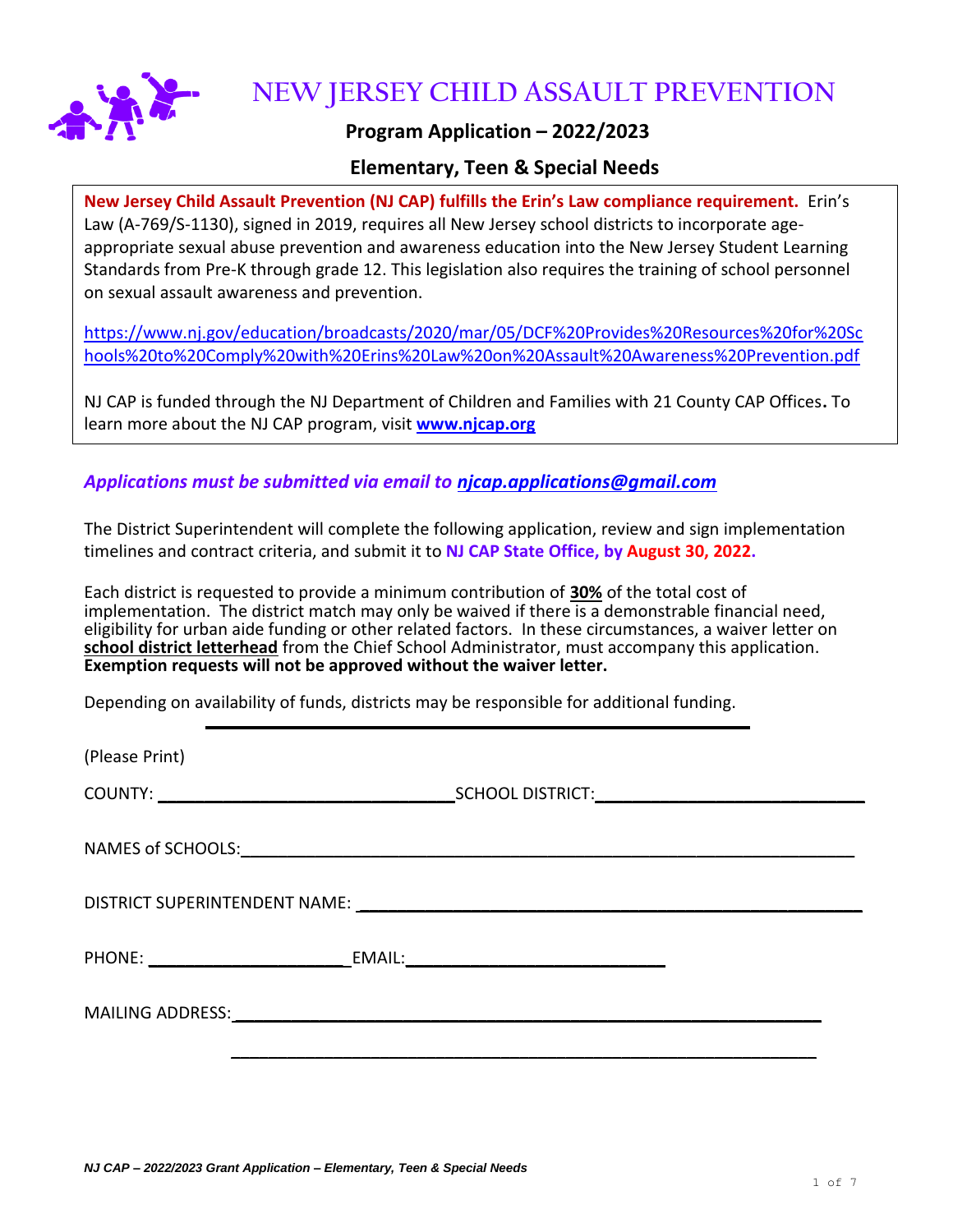## **Elementary CAP Program**

**This application is for Pre–K, Kindergarten,** (within the district) **and Grades 1- 6.** *(See page 6 for specific information about each program.)*

### **PLEASE COMPLETE FUNDING REQUEST:**

The following should be completed in collaboration with the CAP County Coordinator. The CAP program requires a **staff in-service** for teachers who have not had CAP training in the last three years. The in-service date should be reserved in advance. A **parent workshop** is required for each school; however, districts may opt for a district wide parent workshop.

Funding may not be authorized to districts who cannot guarantee in-service dates.

#### **Please indicate a tentative in-service date** \_\_\_\_\_\_\_\_\_\_\_\_\_\_\_\_\_\_

Elementary Program (Grades Pre K - 6)

| a) $$181.00 \times \_ # \text{ of Pre-K classes}$         | $=$                 |                     |
|-----------------------------------------------------------|---------------------|---------------------|
|                                                           |                     |                     |
| b) $$169.00 \times \_ # \text{ of Kindergarten classes}$  | $\equiv$ 1000 $\pm$ | $\zeta$ and $\zeta$ |
| (AM Classes & PM Classes)                                 |                     |                     |
| c) \$130.00 $x$ # of classes 1 - 5                        | $\equiv$ 1000 $\pm$ | $\frac{1}{2}$       |
| (Includes all classes other than cognitively impaired     |                     |                     |
| - see page four for special needs classes)                |                     |                     |
| d) \$109.00 x $\qquad$ # of 6 <sup>th</sup> grade classes | $\equiv$ 1000 $\pm$ | $\frac{1}{2}$       |
|                                                           |                     |                     |
| e) $$168.00 x$ # of Staff workshops                       | $=$                 | $\mathsf{\dot{S}}$  |
|                                                           |                     |                     |
| f) $$168.00 \times \_$ # of Parent workshops              | $=$                 | $\frac{1}{2}$       |
|                                                           |                     |                     |
| Total cost of implementation (a+b+c+d+e+f)                | $=$                 | $\sharp$            |
|                                                           |                     |                     |
| District contribution - 30% minimum                       |                     | $minus \S$          |
|                                                           |                     |                     |
| State CAP Funding                                         | =                   |                     |
|                                                           |                     |                     |

#### **Partial grants may be awarded.**

If the application is not approved for CAP funding, the district may still implement the CAP program using other funding sources.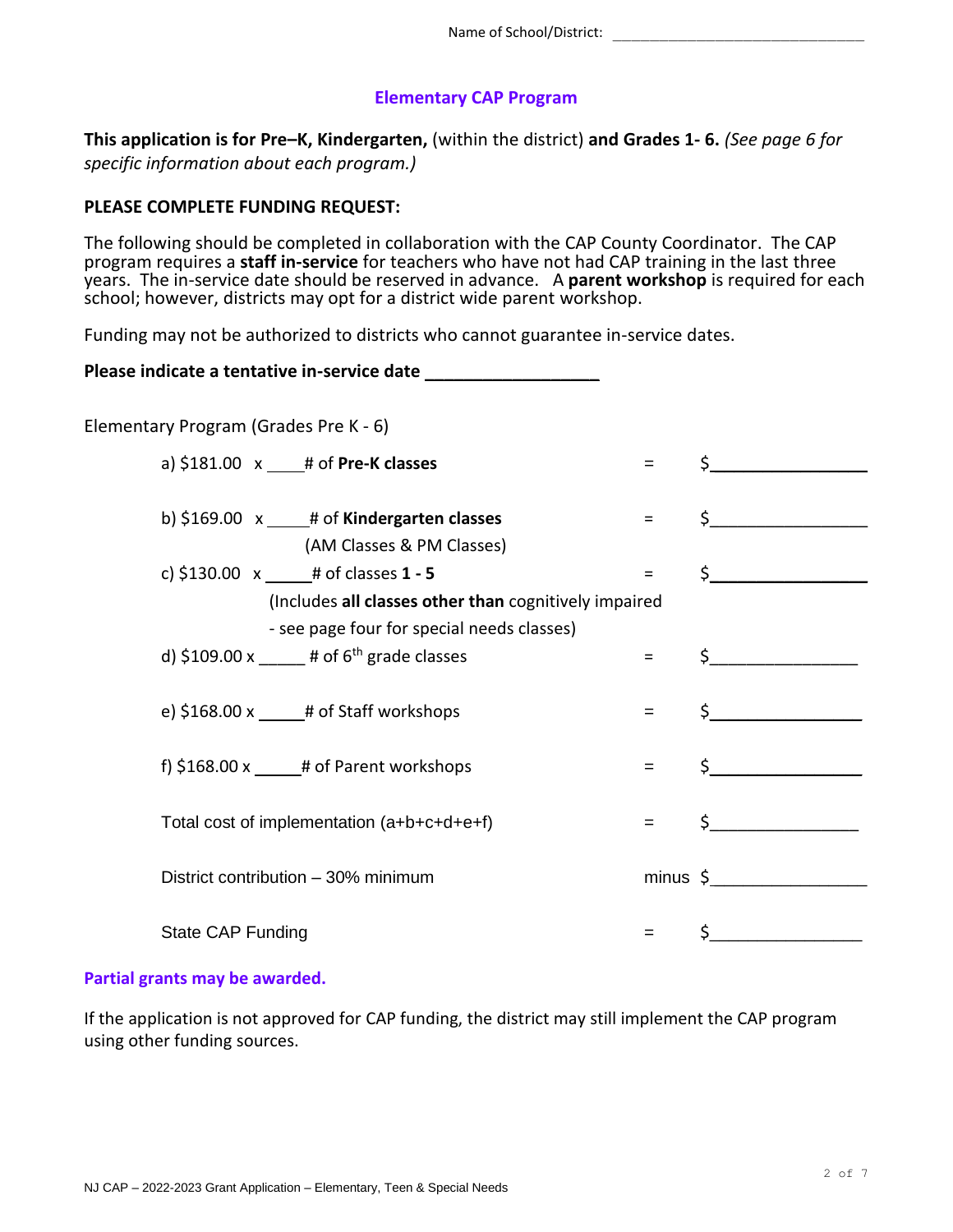# **TEEN CAP PROGRAM**

This application is for **Teen CAP, Grades 7-12.** *(See page 6 for specific information about program.)*

## **PLEASE COMPLETE FUNDING REQUEST:**

The following should be completed in collaboration with the CAP County Coordinator. The CAP program requires a **staff in-service** for teachers who have not had CAP training in the last three years. The in-service date should be reserved in advance. A **parent workshop** is required for each school; however, schools districts may opt to provide a district wide parent workshop.

Funding may not be authorized to districts who cannot guarantee in-service dates.

Please indicate a tentative in-service date

Teen CAP Program (grades 7- 12)

| a) $$191 x$ $*$ $#$ of $*$ grade classrooms |     | $\frac{1}{2}$  |
|---------------------------------------------|-----|----------------|
| b) $$168 x$ ______# of Staff workshops      |     | $\frac{1}{2}$  |
| c) $$168 x$ ______# of Parent workshops     | $=$ | $\frac{1}{2}$  |
| Total cost of implementation $(a+b+c)$      | $=$ | $\mathfrak{S}$ |
|                                             |     |                |
| District contribution - 30% minimum         |     |                |
| State CAP Funding                           |     |                |

## **Partial grants may be awarded.**

If the application is not approved for CAP funding, the district may still implement the CAP program using other funding sources.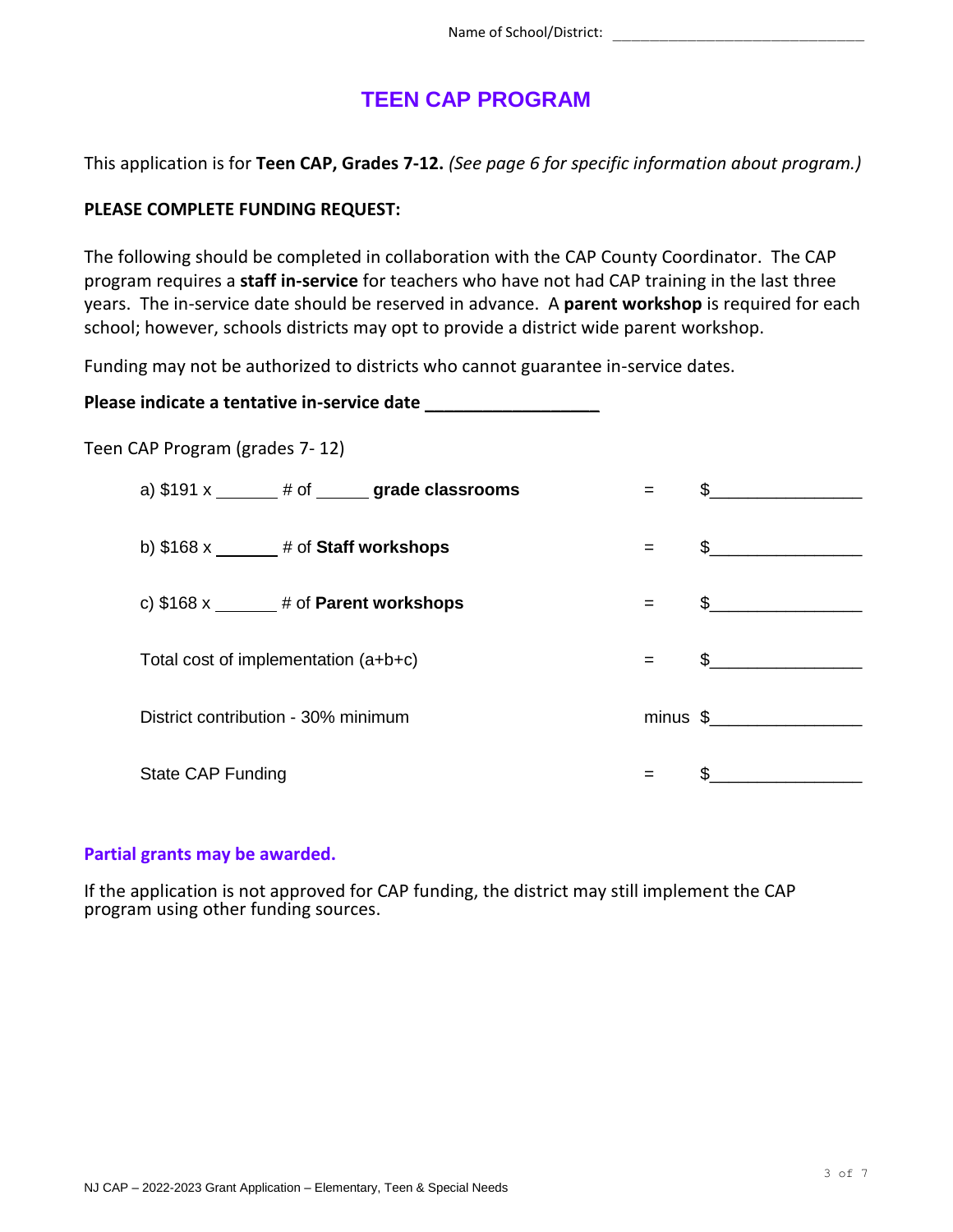## **SPECIAL NEEDS CAP PROGRAM**

This application is for the CAP program designed for **Intellectually Impaired** students. *(See page 6 for specific details on program.)*

#### **PLEASE COMPLETE FUNDING REQUEST:**

The following should be completed in collaboration with the CAP County Coordinator. The CAP program requires a **staff in-service** for teachers who have not had CAP training in the last three years. The in-service date should be reserved in advance. A **parent workshop** is required for each school; however, school districts may opt to provide a district wide parent workshop.

Funding may not be authorized to districts who cannot guarantee in-service dates.

**Please indicate a tentative in-service date** \_\_\_\_\_\_\_\_\_\_\_\_\_\_\_\_\_\_

|                                      | a) $$307 x$ $*$ $*$ of intellectually impaired classes $*$ |     |                                                  |
|--------------------------------------|------------------------------------------------------------|-----|--------------------------------------------------|
| b) $$168 x$ # of Staff workshops     |                                                            | $=$ | $\frac{1}{2}$                                    |
|                                      | c) $$168 x \_\_\_\_ #$ of <b>Parent</b> workshops          | $=$ |                                                  |
| Total cost of implementation (a+b+c) |                                                            | $=$ | <u> 1980 - Jan Barbara Barbara, prima popula</u> |
| District contribution - 30% minimum  |                                                            |     | $minus$ \$                                       |
| State CAP Funding                    |                                                            | $=$ |                                                  |

#### **Partial grants may be awarded.**

If the application is not approved for CAP funding, the district may still implement the CAP program using other funding sources.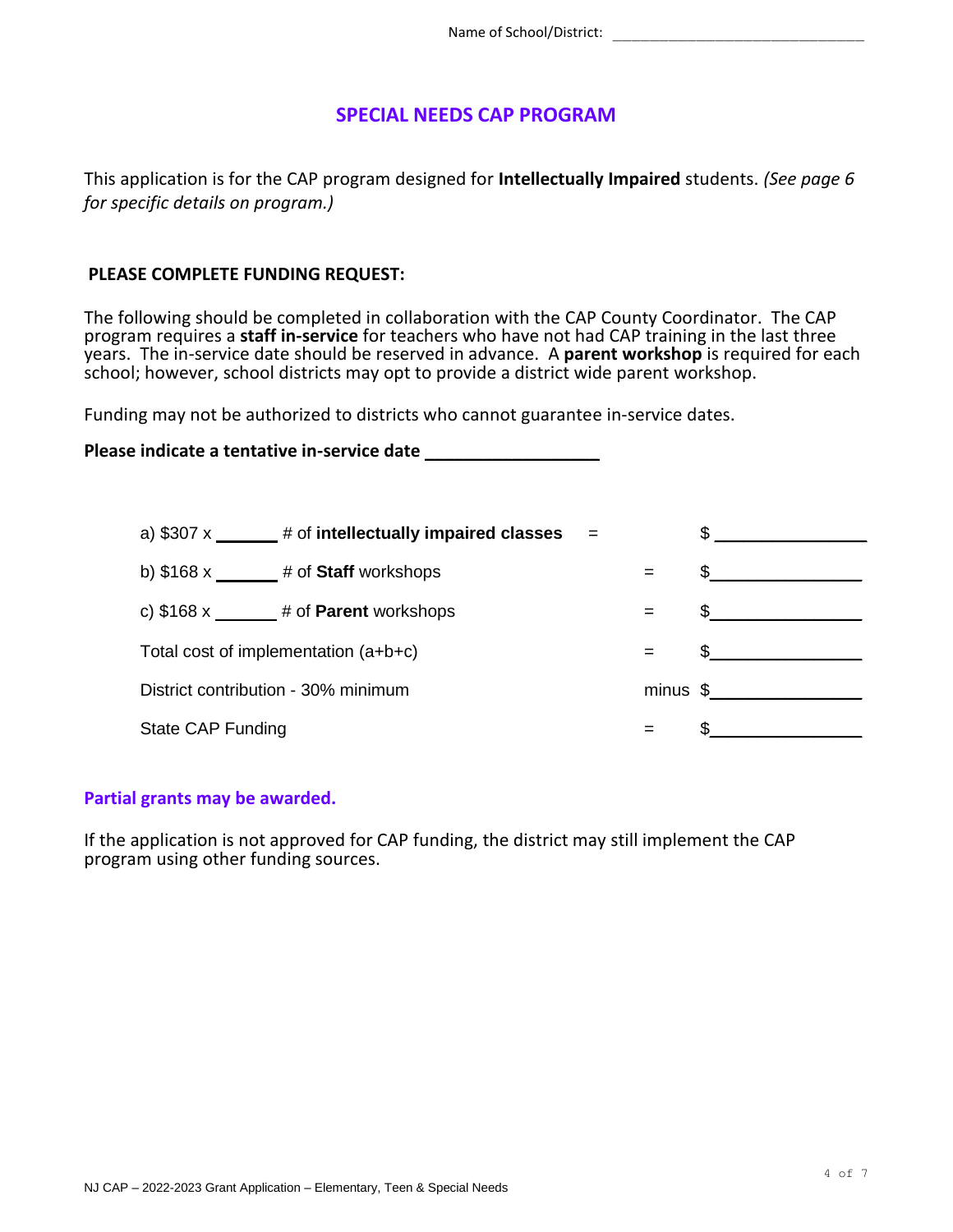## **PLEASE COMPLETE THE FOLLOWING:**

1. What needs does the CAP program meet in your school and/or community?

2. Please provide a statement of broad-based community support for your district.

- 3. Please provide a statement of in-kind contribution which teaching staff will render on behalf of the project (e.g. additional in-service time, public relations, community outreach, curriculum additions focusing on prevention issues, bulletin boards, etc.).
- 4. Please provide a statement of the service which parent/home organizations will render on behalf of the project.

5. Please provide a statement of future integration of Child Assault Prevention programming in the district. (Will there be plans to continue with a maintenance CAP program?)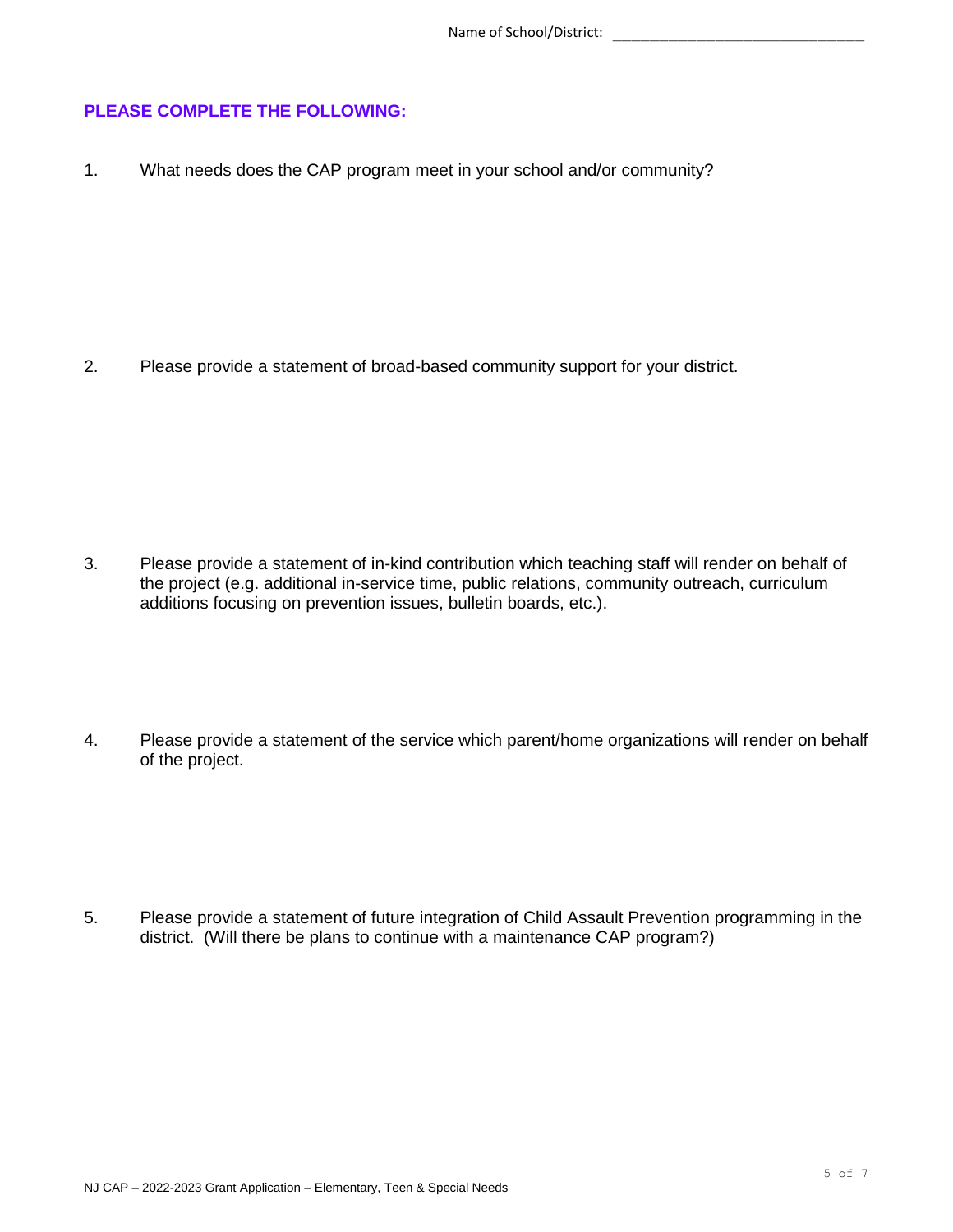# **CONTRACT CRITERIA**

## **A school district which chooses to apply for funding will meet the following criteria:**

- 1. The district will support the implementation of the CAP model according to the design of the International Center for Assault Prevention (ICAP) including:
	- **a. Administrative Set up Meeting -** 30-60 minutes Involving principal and CAP County Coordinator to discuss all specifics of the programming and scheduling.
	- **b. Teacher-Staff Workshops** Provide time for teacher/staff in service.
	- **c. Support Staff**  (e.g. bus drivers, crossing guards, maintenance, lunch aides and kitchen staff) will be invited to participate in parent or staff workshops.
	- **d. Parent Workshops** Provide space to conduct a parent workshop.
	- **e. Pre-K** Provide one hour on three consecutive days for the classroom workshop and for review time. The school will allow the post workshop review to take place in the classroom. Children interested in participating in the Review Time shall be permitted the time to attend.
	- **f. Kindergarten** Provide one hour on two consecutive days for classroom workshop and for review time. The school will allow the post workshop review to take place in the classroom. Children interested in participating in the Review Time shall be permitted the time to attend.
	- **g. Elementary CAP Children Workshops** Provide 1½ hours of uninterrupted time for each workshop and for post workshop review. The school will provide space for the post workshop review. Children interested in participating in the Review Time shall be permitted the time to attend.
	- **h. Teen CAP Student Workshops** Provide time for each class to attend three student workshops on three sequential days, within a maximum of seven school days. The school will provide space for the post workshop review for individual students to meet with workshop facilitators each day, if interested.
	- **i. Special Needs (Intellectually Disabled)** Provide five consecutive days for student workshops (Day 1 and 5 taught by the classroom teacher. Days 2, 3 & 4 are presented by CAP Facilitators. One hour of uninterrupted time for each workshop and for post workshop review.) **(Note: This program is designed for students with moderate to severe intellectual impairment in self-contained special education settings. Students with mild intellectual disability should receive CAP in the regular education classroom with typically developing peers.)**
- 2. All elementary schools in a district will participate, if funding allows.
- 3. All districts will have school board approval.
- 4. All districts will be available for implementation during the months of September 2022-May 2023.
- 5. **All districts will participate in a CAP evaluation process which will require that each teacher complete an evaluation of the classroom workshop and the School Principal or Chief School Administrator complete an in-person exit interview with the CAP County Coordinator to be submitted to NJ CAP RTC.**
- 6.After the CAP project has finished implementation, the district administration will continue to encourage their staff, guardians and students and parents to utilize CAP strategies in the classroom and in the community.

## **I have read and agreed to the above terms for application to this grant application.**

\_\_\_\_\_\_\_\_\_\_\_\_\_\_\_\_\_\_\_\_\_\_\_\_\_\_\_\_\_\_\_\_

District Superintendent Signature Date